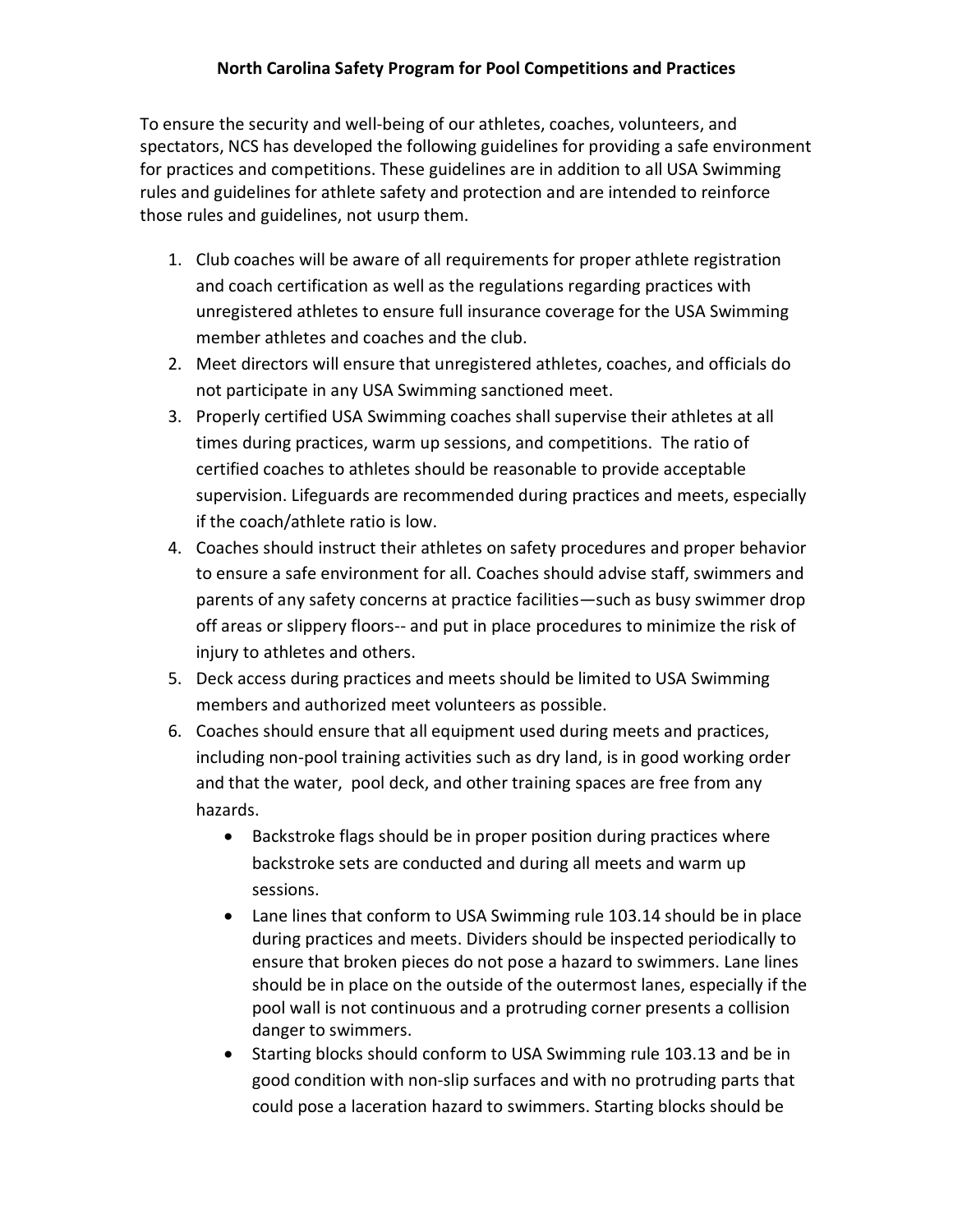firmly attached to the deck and stable when swimmers mount and stand on the block.

- · Electrical safety protocol should be followed at all times.
- · Water clarity and quality should meet minimum standards set by the municipality or pool operators. Coaches should exercise good judgment to protect athletes in all situations where regulations are unclear or unknown.
- 7. An athlete should disclose to the head coach any health conditions that may potentially impact his safety on deck or in the pool such as cardiac conditions, epilepsy, diabetes, asthma, etc. Other coaches in the club who may be supervising the athlete during practice or at meets should be made aware of the condition and any recommended responses but should hold the information in confidence out of respect for the swimmer's privacy.
- 8. During practices and warm ups, swimmers will enter the pool feet first.
	- o Diving, either from the side or blocks is not permitted except under the conditions provided for One-Way Dive Lanes (see below) where swimmers are prevented from swimming toward the starting end at any time. The only exception is during relay exchange practice under close coach supervision.
	- o Only swimmers who have been properly instructed and certified for racing starts should be permitted to dive from blocks at any time, and then only into water depth of 4 feet or more as required in USAS rule 103.2.3.
	- o Only one swimmer should stand on a block at a time.
	- o When swimmers are practicing backstroke starts, no other swimmers should be on top of the block.
- 9. Swimmers per lane should be kept at a reasonable number to provide adequate space between swimmers and to avoid collisions.
- 10. Meet Management will determine reasonable warm up lane assignments based on entries and communicate these to coaches prior to the start of warm ups.
	- The meet sanction should include reference to warm up procedures. If specific warm ups are to be used they should be detailed in the meet announcement. The following lane designations are customary:
		- o Pace Lanes: Usually the two outside lanes are designated as pace lanes.
		- o One-Way Dive Lanes: Usually the inside lanes adjacent to the Pace Lanes are designated as Dive Lanes. Diving and backstroke starts are not permitted to begin until the lane has been cleared of general warm up swimmers. General warm up swimmers should respond promptly to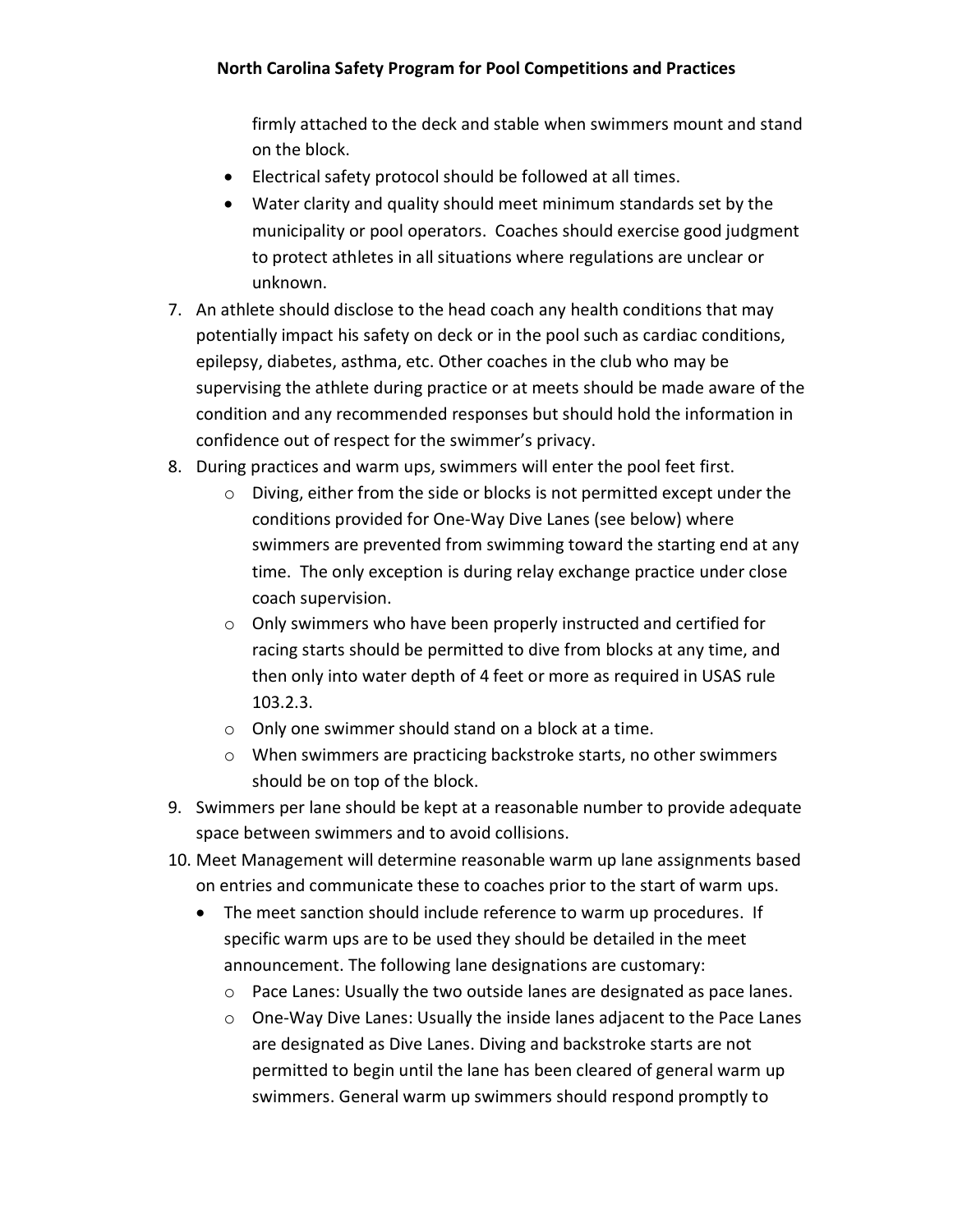Meet Management or officials' requests to clear the lane. Once starts begin, swimmers are not permitted to swim back toward the blocks at any time.

- o The remaining lanes usually remain open for general warm up.
- o In lanes where continuous warm up/warn down is provided during meets, head first entry is prohibited at all times.
- · Meet Management will provide advance notice when the specific warm ups will begin and announce the activities that are permitted in each lane during the specific warm up period.
- · During the general warm up session, athletes will enter the pool feet first from the start end only.
- The referee has authority to change warm up lane designations based on pool conditions or lane capacity or to better meet the swimmers' requirements.
- · If specific warm up procedures are not used at a meet, coaches are responsible for conducting safe warm ups in their assigned lanes. Dive starts may occur assuming that all other teams sharing the lane are in agreement and that the safety standards for One-Way Dive Lanes as outlined above are observed.
- · If lanes are crowded, coaches should prohibit the use of paddles or fins or other equipment that could injure or interfere with other swimmers. The meet announcement may state that equipment may not be used during warm up if capacity is a concern. The referee may also prohibit equipment use in all lanes based on the pool conditions.
- · The General Meeting shall not take place during warm ups to ensure athletes are supervised.
- · Warm ups should end no earlier than 15 minutes prior to the scheduled starting time of the session. Swimmers should respond promptly to requests to clear the pool at the end of the warm up period.
- 11. When dive overs or fly over starts are used during competition, coaches should instruct swimmers to move close to the wall and to the side of the block upon completing their races and not exit the pool until after the start of the next heat or until they are instructed to do so. Swimmers in the water should refrain from moving or making loud noises that could distract the swimmers on the block. Referees and starters will refrain from starting a new heat if swimmers in the water are not in safe positions.
- 12. Once swimmers have mounted the starting blocks, referees should reserve the step down command for situations where it is absolutely required such as when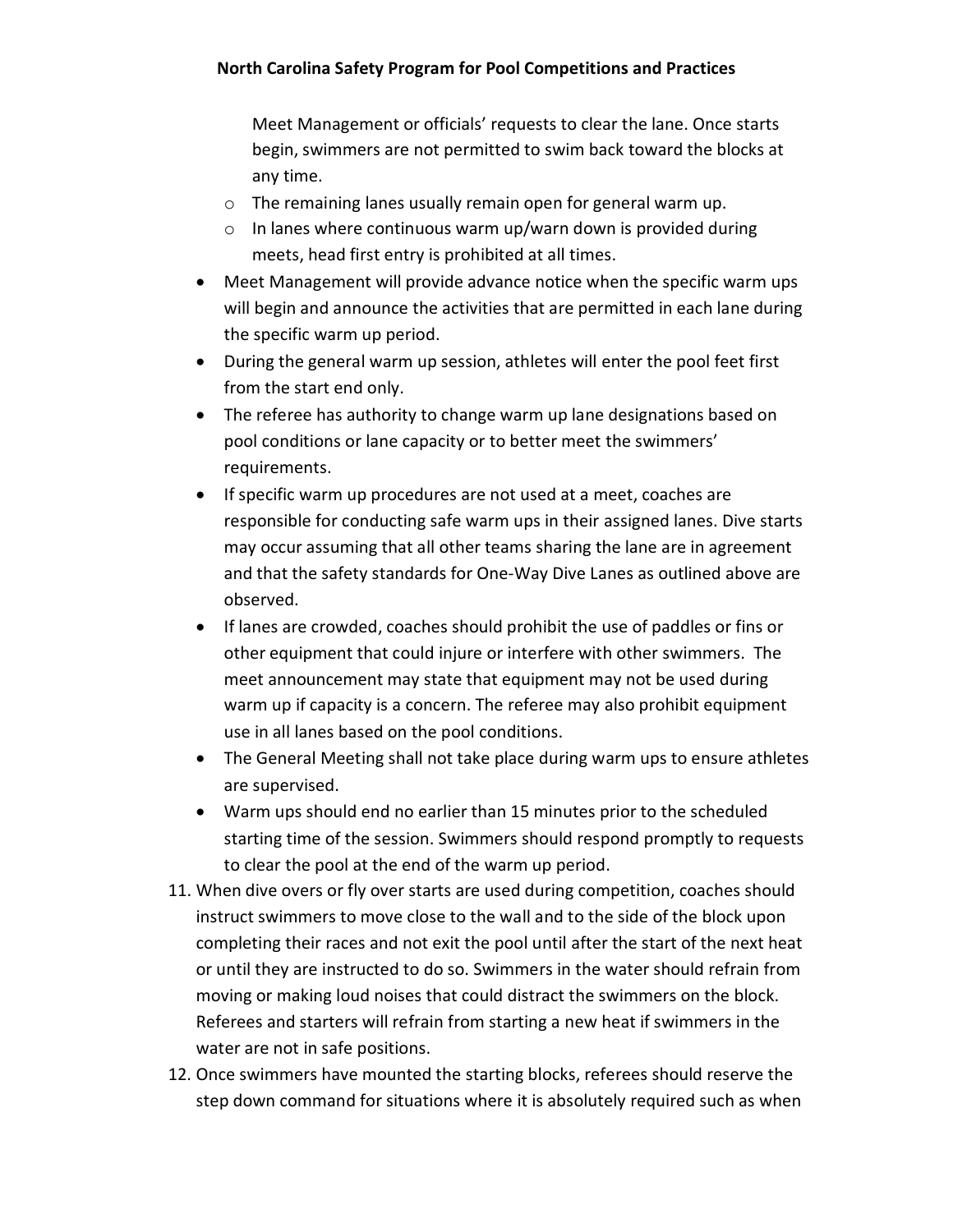conditions indicate that swimmers are safer off the blocks than remaining on the blocks, when a long delay is anticipated, or when a fair start cannot be executed without the command. The step down command should not be used as an instructional tactic. If the step down command is issued, swimmers should step down carefully to avoid falls and other injuries.

- 13. Swimmers and coaches will comply with all posted rules and regulations at practice and competition facilities and any additional facility requirements set forth in the meet announcement.
- 14. Practice facility and meet facility changing rooms, locker rooms, and bathrooms should have signage indicating that recording and photographic devices of any kind including cell phones are prohibited. Coaches and officials should ensure that photographic devices are prohibited behind starting blocks and any other situation where athletes may be in vulnerable positions.
- 15. Meet Management will appoint Meet Marshals who will ensure that safety procedures are followed during meets.
- 16. No glass is allowed on deck or in the locker rooms or bathrooms during any practice or competition.
- 17. There will be no smoking, alcohol consumption, or use of illegal drugs by any person at a practice or competition or any team function where athletes are present.
- 18. Swimmers and coaches will comply with all hazardous weather instructions as issued by the municipality or pool operators. Good judgment should be exercised where regulations do not exist or are unclear to ensure the safety of the athletes and everyone else.
- 19. At outdoor meets, adequate shade and hydration should be provided for athletes, coaches, officials, and volunteers. Sunscreen use should be strongly encouraged.
- 20. Space heaters and generators should not be used in indoor facilities or in tents at outdoor facilities to avoid exhaust fumes and fire and burning hazards.
- 21. When injuries occur at meets, they will be documented immediately and reported in a timely manner :
	- o Meet Directors are responsible for completing the USA Swimming Report of Occurrence form (available on the NCSwim.org and USASwimming.org websites) and should do so prior to the conclusion of the meet.
	- o Meet Referees should be made aware of all injuries and should sign the form as "Activity Supervisor".
	- o Meet Directors should sign the form as "Report Submitted By" and file the form in triplicate as indicated at the bottom of the form.